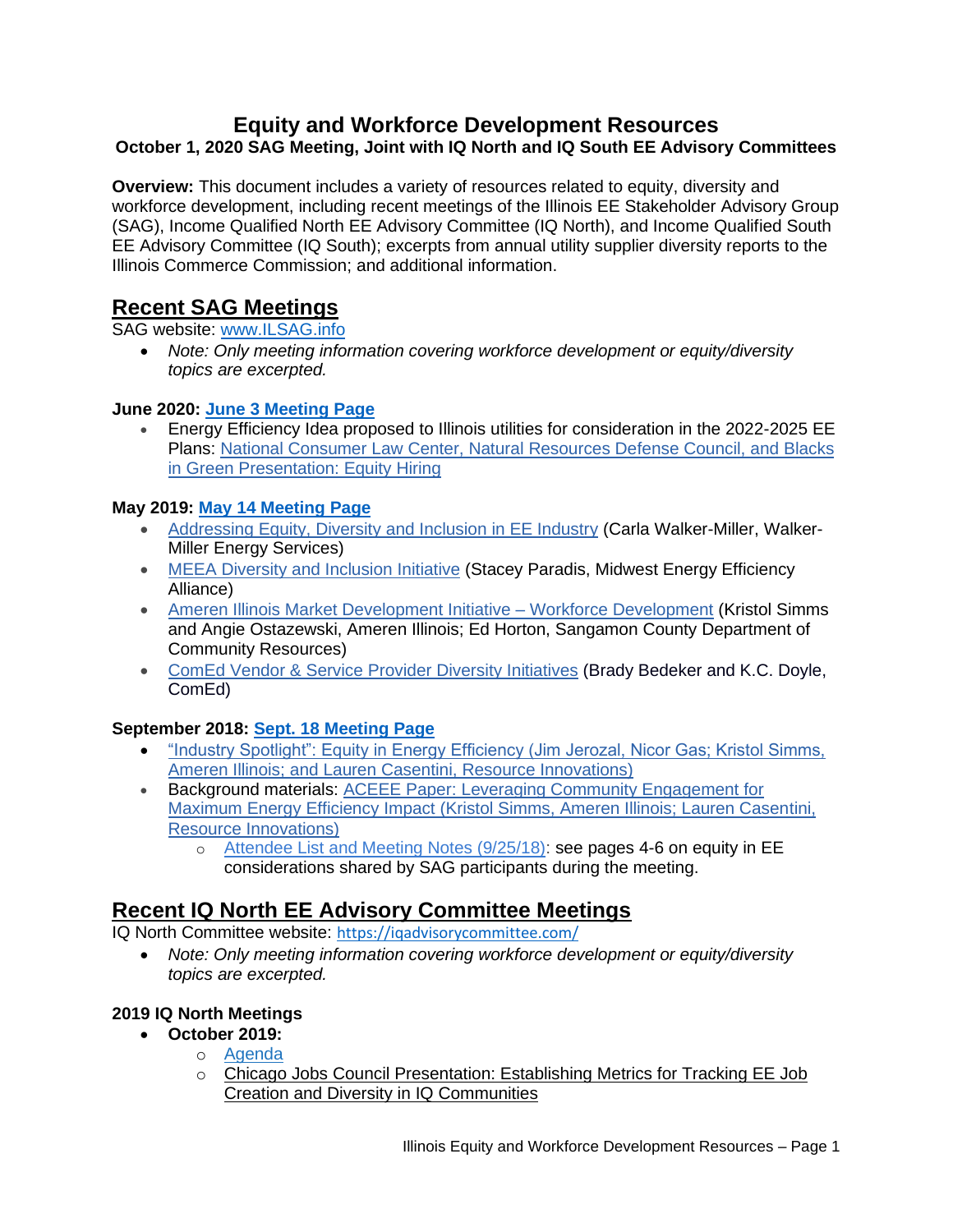**[Attendee](https://iqadvisorycommittee.com/wp-content/uploads/2019/11/Final_Meeting-Notes_IQ-North_10-30-19-Meeting.pdf) List and Meeting Notes** 

## **2018 IQ North Meetings**

- **July 2018:**
	- o [Agenda](https://iqadvisorycommittee.com/wp-content/uploads/2018/10/IQ_North_Agenda_Meeting-3_July-30-18_final_draft.pdf)
	- o Overview of Workforce [Development](https://iqadvisorycommittee.com/wp-content/uploads/2018/10/July-2018_IE_Committee_Workforce_Biz_Devt_ComEd_Presentation.pdf) Initiatives (ComEd)
	- o Peoples Gas & North Shore Gas Quarterly Update + Workforce [Development](https://iqadvisorycommittee.com/wp-content/uploads/2018/10/IQ_North_Presentation_PGL-NSG-Final-WFD.pdf) ■ [Attendee](https://iqadvisorycommittee.com/wp-content/uploads/2018/10/IQ_North_Advisory_Committee_July-30-2018_Meeting_Notes_final_draft.pdf) List and Meeting Notes
- **2019 IQ North Workforce Development Working Group**
	- o **May 2019:**
		- **[Agenda](https://iqadvisorycommittee.com/wp-content/uploads/2019/05/Final-Agenda_IQ-North_Workforce-Development_WG-Meeting-1.pdf)**
		- [Presentation:](https://iqadvisorycommittee.com/wp-content/uploads/2019/05/IQ-North_Workforce-Development_Working-Group-Survey-Results.pdf) Results of Workforce Development Working Group [Introductory](https://iqadvisorycommittee.com/wp-content/uploads/2019/05/IQ-North_Workforce-Development_Working-Group-Survey-Results.pdf) Survey
		- **Working Group [Discussion](https://iqadvisorycommittee.com/wp-content/uploads/2019/05/Final-Discussion-Questions_IQ-North_Workforce-Development-WG_5-15-9.pdf) Questions** • [Meeting](https://iqadvisorycommittee.com/wp-content/uploads/2019/06/Meeting-Notes_IQ-North-Workforce-Development-Working-Group-Meeting_5-20-19.pdf) Notes
	- o **September 2019:**
		- **[Agenda](https://iqadvisorycommittee.com/wp-content/uploads/2019/09/Final-Agenda_IQ-North_Workforce-Development_WG_9-23-19.pdf)**
		- Chicago Jobs Council [Presentation:](https://iqadvisorycommittee.com/wp-content/uploads/2019/09/CJCConnectingWorkforceDevelopmentandMetrics-_09.23.2019.pdf) Current Metrics and Tracking of Workforce [Development](https://iqadvisorycommittee.com/wp-content/uploads/2019/09/CJCConnectingWorkforceDevelopmentandMetrics-_09.23.2019.pdf) Efforts in Illinois
		- **Elevate Energy Presentation: Supporting Job [Development](https://iqadvisorycommittee.com/wp-content/uploads/2019/09/Elevate-Energy-FEJA-Training-Overview-WFD-Working-Group-9.23.19.pdf) in** Economically [Disadvantaged](https://iqadvisorycommittee.com/wp-content/uploads/2019/09/Elevate-Energy-FEJA-Training-Overview-WFD-Working-Group-9.23.19.pdf) Communities
			- [Meeting](https://iqadvisorycommittee.com/wp-content/uploads/2019/10/Meeting-Notes_Workforce-Development_9-23-19.pdf) Notes
- **October 2018:**
	- o [Agenda](https://iqadvisorycommittee.com/wp-content/uploads/2018/10/IQ_North_Advisory_Committee_Oct-2-2018_Agenda_final.pdf)
	- o Overview of Workforce [Development](https://iqadvisorycommittee.com/wp-content/uploads/2018/10/FINAL_Workforce_Development_Programs_BestPractices_Research.pdf) Programs and Best Practices (Facilitation [Team\)](https://iqadvisorycommittee.com/wp-content/uploads/2018/10/FINAL_Workforce_Development_Programs_BestPractices_Research.pdf)
	- o Grid Alternatives [Presentation](https://iqadvisorycommittee.com/wp-content/uploads/2018/10/Grid_Alternatives_IL_Workforce_Presentation_Oct_2018.pdf) Solar Training Initiatives
	- o Elevate Energy [Presentation](https://iqadvisorycommittee.com/wp-content/uploads/2018/10/Elevate_Energy_FEJA_Jobs_Overview_Income_Qualified_EE_10-2-18_final.pdf) Solar Training Program Overview
	- o Emerald Cities [Presentation](https://iqadvisorycommittee.com/wp-content/uploads/2018/10/Final_ECC-Contractor_Training.pdf) Economic Inclusion Standards & Programs Build Contractor Capacity & [Opportunity](https://iqadvisorycommittee.com/wp-content/uploads/2018/10/Final_ECC-Contractor_Training.pdf)
	- o Rising Sun Presentation GETS Pre [Apprenticeship](https://iqadvisorycommittee.com/wp-content/uploads/2018/10/Final_GETS_Presentation_Income_Qualified_EE_Advisory_Committee_North.pdf) Readiness Job Training [Program](https://iqadvisorycommittee.com/wp-content/uploads/2018/10/Final_GETS_Presentation_Income_Qualified_EE_Advisory_Committee_North.pdf)
		- [Attendee](https://iqadvisorycommittee.com/wp-content/uploads/2018/11/IQ-North_Oct-2-2018_Final_Meeting-Notes.pdf) List and Meeting Notes

# **Recent IQ South EE Advisory Committee Meetings**

IQ South Committee website:<https://iqsouthadvisorycommittee.com/>

• *Note: Only meeting information covering workforce development or equity/diversity topics are excerpted.*

## **Research Reports (2019, Future Energy Enterprises):**

- **[Workforce Development Research Memo: Summary of IQ Committee Feedback](https://iqadvisorycommittee.com/wp-content/uploads/2020/05/IQ-2019-Workforce-Development-Research-Memo.pdf)  [and Best Practice Findings \(Future Energy Enterprises, Dec. 2019\)](https://iqadvisorycommittee.com/wp-content/uploads/2020/05/IQ-2019-Workforce-Development-Research-Memo.pdf)**
- **[Supplier Diversity Research Memo: Summary of IQ Committee Feedback and](https://iqadvisorycommittee.com/wp-content/uploads/2020/05/IQ-Workforce-Diversity-Memo-vF.pdf)  [Efforts in Illinois Energy Efficiency \(Future Energy Enterprises, Dec. 2019\)](https://iqadvisorycommittee.com/wp-content/uploads/2020/05/IQ-Workforce-Diversity-Memo-vF.pdf)**

## **2019 IQ South Meetings:**

- [December 2019 IQ South Meeting Page](https://iqsouthadvisorycommittee.com/meeting/iq-south-advisory-committee-meeting-9/)
	- o [Agenda](https://iqadvisorycommittee.com/wp-content/uploads/2019/11/FINAL_IQ-South_Agenda_12-11-19-Meeting-1.pdf)
		- o [SEDAC Presentation: Best Practices Research in Workforce Development](https://iqadvisorycommittee.com/wp-content/uploads/2019/12/WFD-IQ-South-Presentation_121119-002_LL2-003.pdf)
		- o [Facilitation Team Presentation: Overview of IQ South 2019 Workforce](https://iqadvisorycommittee.com/wp-content/uploads/2019/12/Workforce-Development-Memo-vF-002.pdf)  [Development Memo](https://iqadvisorycommittee.com/wp-content/uploads/2019/12/Workforce-Development-Memo-vF-002.pdf)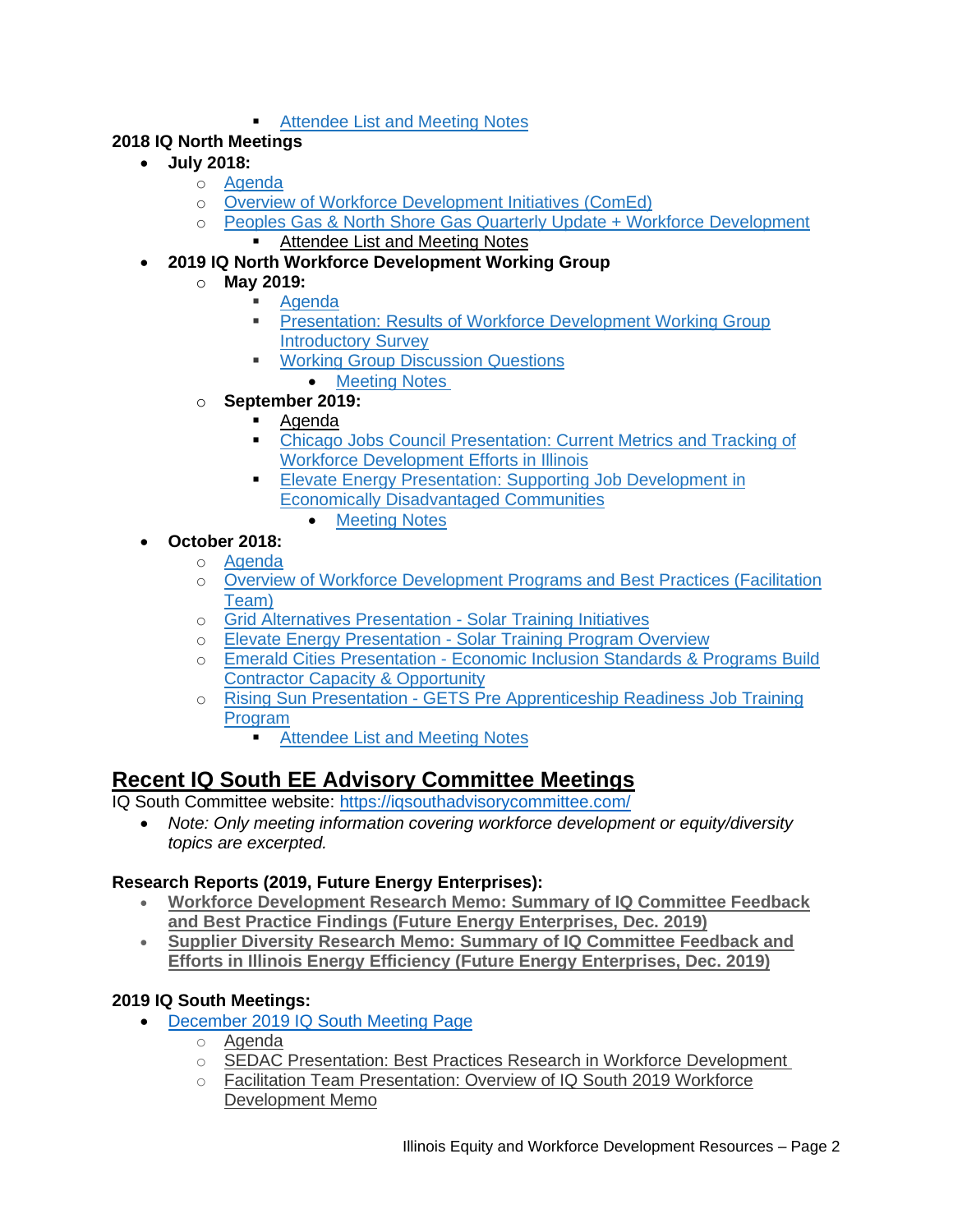- [Attendee List and Meeting Notes](https://iqadvisorycommittee.com/wp-content/uploads/2020/01/Meeting-Notes_IQ-South_12-11-19.pdf)
- [October 2019 IQ South Meeting Page](https://iqsouthadvisorycommittee.com/meeting/iq-south-advisory-committee-meeting-8/)
	- o [Agenda](https://iqadvisorycommittee.com/wp-content/uploads/2019/10/Final_-Agenda_IQ-South_10-16-19-Meeting-1.pdf)
	- o [Panel Discussion Questions](https://iqadvisorycommittee.com/wp-content/uploads/2019/10/IQ-South_10-16-19-Meeting_Panel-Discussion-Questions.pdf) Diversifying the EE Supply Chain and Workforce **[Attendee List and Meeting Notes](https://iqadvisorycommittee.com/wp-content/uploads/2019/10/Meeting-Notes_IQ-South_10-16-19.pdf)**
- [July 2019 IQ South Meeting Page](https://iqsouthadvisorycommittee.com/meeting/iq-south-advisory-committee-meeting-7/)
	- o [Agenda](https://iqadvisorycommittee.com/wp-content/uploads/2019/07/Updated_IQ-South_Final_Agenda_7-19-19-Meeting.pdf)
	- o [FEJA Grantees: Panel Discussion Questions](https://iqadvisorycommittee.com/wp-content/uploads/2019/07/Final_IQ-South_FEJA-Grantees_Panel-Discussion-Qs_7-19-19-Meeting.pdf) (Solar Job Training Grantees)
	- o [Ameren IL Presentation: Market Development Initiative Database](https://iqadvisorycommittee.com/wp-content/uploads/2019/07/IQ-South-AIC-MDI-Database-Presentation-20190718-Final.pdf) ■ [Attendee List and Meeting Notes](https://iqadvisorycommittee.com/wp-content/uploads/2019/08/Meeting-Notes_IQ-South-Advisory-Committee-Meeting_July-19-2019.pdf)
- [May 2019 IQ South Meeting Page](https://iqsouthadvisorycommittee.com/meeting/iq-south-advisory-committee-meeting-6/)
	- o [Agenda](https://iqadvisorycommittee.com/wp-content/uploads/2019/05/IQ-South_05-08-19_Meeting-Agenda_Final-Draft.pdf)
	- o [Presentation: Sangamon County Workforce Development Initiatives](https://iqadvisorycommittee.com/wp-content/uploads/2019/05/IQ-South_Final_Workforce-Development-Initiatives-Sangamon-County.pdf) ■ [Attendee List and Meeting Notes](https://iqadvisorycommittee.com/wp-content/uploads/2019/05/Final-Draft_IQ-South-Advisory-Committee-Meeting_May-8-2019_Notes.pdf)
	- [February 2019 Meeting Page](https://iqsouthadvisorycommittee.com/meeting/iq-south-advisory-committee-meeting-5/)
		- o [Agenda](https://iqadvisorycommittee.com/wp-content/uploads/2019/02/IQ_South_Final_Agenda_Feb-13-2019-Meeting.pdf)
		- o [Presentation: Ameren Illinois Workforce Development Efforts](https://iqadvisorycommittee.com/wp-content/uploads/2019/02/IQ_South_Ameren-IL_Workforce_Development_Efforts_2-13-19_Final.pdf)
			- [Attendee List and Meeting Notes](https://iqadvisorycommittee.com/wp-content/uploads/2019/03/Income-Qualified-South-Advisory-Committee_2-13-19-Meeting-Notes.pdf)

Research Reports (2017, Future Energy Enterprises)

• **[Workforce/Supplier Diversity Best Practices: An Illinois Review to the IL EE](https://iqadvisorycommittee.com/wp-content/uploads/2018/10/DCEO_Report_Workforce_Supplier_Diversity_Final_5-31-17.pdf)  [Stakeholder Advisory Group \(Future Energy Enterprises, May 2017\)](https://iqadvisorycommittee.com/wp-content/uploads/2018/10/DCEO_Report_Workforce_Supplier_Diversity_Final_5-31-17.pdf)**

# **Annual Utility Supplier Diversity Reports to Illinois Commerce Commission (ICC)**

- [Annual Utility Supplier Diversity Reports ICC Website](https://www.icc.illinois.gov/filings/mwvs/default.aspx)
- *Statutory Background:* 
	- $\circ$  Section 5-117 of the Public Utilities Act [220 ILCS 5/5-117,](http://www.ilga.gov/legislation/ilcs/fulltext.asp?DocName=022000050K5-117) as amended by Public Act 99-0906, "require[s] all gas, electric, and water companies with at least 100,000 customers under its authority, as well as suppliers of wind energy, solar energy, hydroelectricity, nuclear energy, and any other supplier of energy within this State, to submit an annual report by April 15, 2015 and every April 15 thereafter, in a searchable Adobe PDF format, on all procurement goals and actual spending for female-owned, minority-owned, veteran-owned, and small business enterprises in the previous calendar year," and the utilities' plan for implementing and realizing their goals for the following year. Section 5-117 also requires the ICC and participating entities to hold an [Annual Policy Session](https://www.icc.illinois.gov/meetings/list/policy-session/supplier-diversity) that is open to the public on the subject of supplier diversity. The policy session follows the submission of the Supplier Diversity Reports each year.
- 2019 Illinois Utility Supplier Diversity Reports, filed with ICC in spring 2020 (also posted on the [Reports page](https://www.ilsag.info/reports/) of the SAG website):
	- o [Ameren Illinois 2019 Supplier Diversity Report](https://ilsag.s3.amazonaws.com/2019-Ameren-IL-Supplier-Diversity-Report-to-ICC.pdf)
	- o [ComEd 2019 Supplier Diversity Report](https://ilsag.s3.amazonaws.com/2019-ComEd-Supplier-Diversity-Report-to-ICC.pdf)
	- o [Nicor Gas 2019 Supplier Diversity Report](https://ilsag.s3.amazonaws.com/2019-Nicor-Gas-Supplier-Diversity-Report-to-ICC.pdf)
	- o [Peoples Gas & North Shore Gas 2019 Supplier Diversity Report](https://ilsag.s3.amazonaws.com/2019-PG-NSG-Supplier-Diversity-Report-to-ICC.pdf)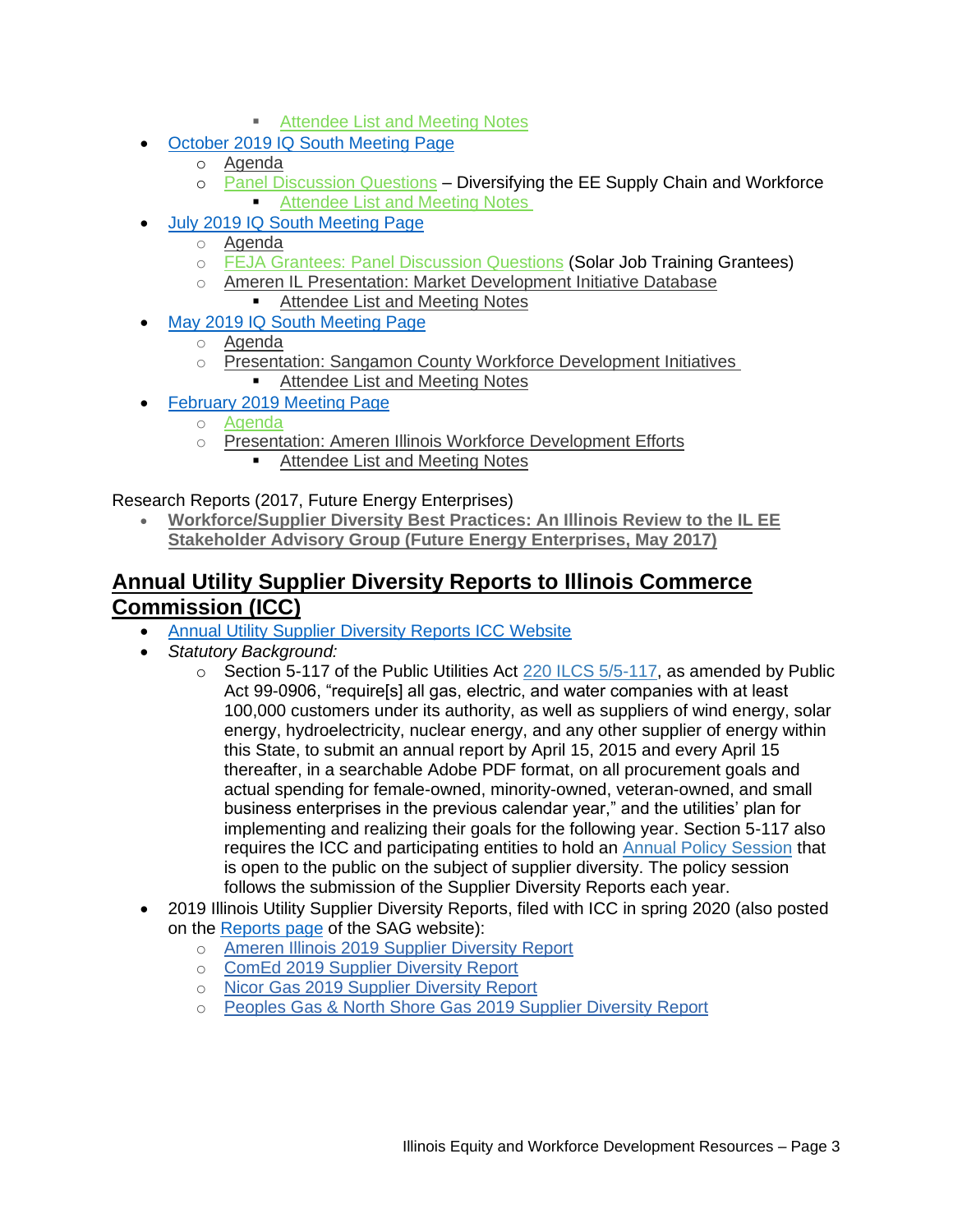#### **Excerpts from Ameren Illinois 2019 Supplier Diversity Report**

*2019 Ameren Illinois Business Diversity at a Glance:*

|                   | \$362,252,927 Total Diverse Spend                                                                                                    |
|-------------------|--------------------------------------------------------------------------------------------------------------------------------------|
| \$362.2M<br>31.4% | <b>WBE Spend:</b><br>• 67% increase in total diverse spend<br>\$153.7 Million<br>since 2017                                          |
|                   | <b>MBE Spend:</b><br>• \$776M in value-added economic activity in<br>\$166.1 Million                                                 |
|                   | Illinois triggered as a result of diverse spend<br><b>VBE Spend:</b><br>- Of that, \$228.2M was household earnings<br>\$42.4 Million |

**Economic Impact** 

#### **State of Illinois**

- . 405 diverse businesses in Illinois
- . \$156M in spend with businesses located in Illinois
- 52 new supplier relationships
- · 3,930 jobs supported

#### **Supplier Education and Development**



- . \$5K scholarship awarded for the Minority Business Executive Program at Dartmouth College
- 15 Dartmouth scholarships awarded since 2019  $-11$  MBEs
	- $-4 WBEs$
- . \$83.8M spent with 15 Dartmouth suppliers located in Illinois

#### **Diverse Performance in Key Categories**



\*Fees from \$300 million in bond offerings co-managed by four diverse investment banking companies (See Diverse Expenditures by Category and Classification, Appendix A.)

 $\overline{4}$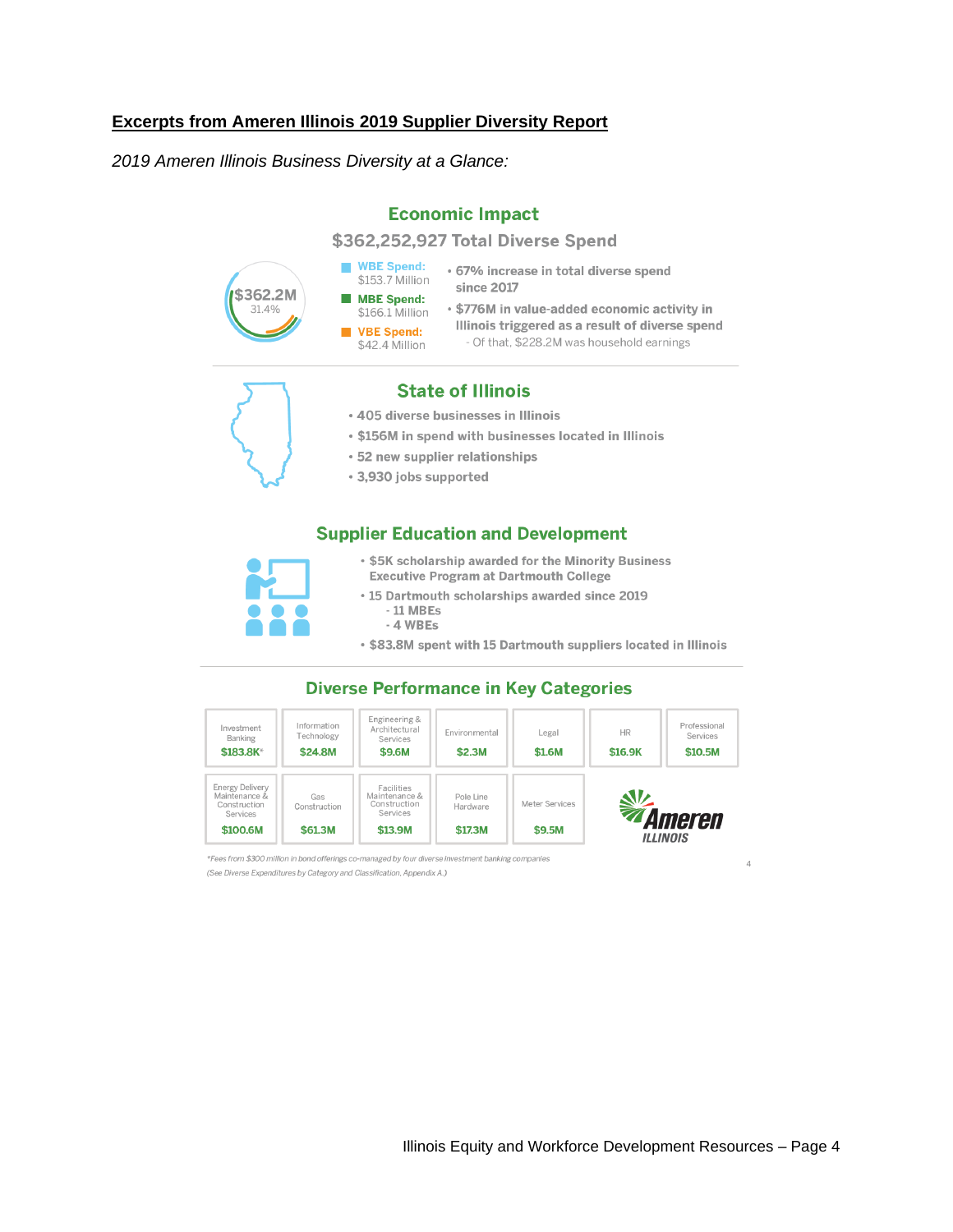| <b>Ameren Corporation with All Suppliers</b> |               |                 |              |                |                                                                                                                                                                                                                                                                                                                                                                                                                                                                            |  |  |
|----------------------------------------------|---------------|-----------------|--------------|----------------|----------------------------------------------------------------------------------------------------------------------------------------------------------------------------------------------------------------------------------------------------------------------------------------------------------------------------------------------------------------------------------------------------------------------------------------------------------------------------|--|--|
|                                              |               |                 |              | % OF OVERALL   |                                                                                                                                                                                                                                                                                                                                                                                                                                                                            |  |  |
| <b>SPEND CATEGORY</b>                        |               | <b>TOTAL</b>    |              | <b>ACTUAL*</b> | GOAL*                                                                                                                                                                                                                                                                                                                                                                                                                                                                      |  |  |
| Overall                                      |               | \$2,534,532     |              | 25.8%          | 20.0%                                                                                                                                                                                                                                                                                                                                                                                                                                                                      |  |  |
|                                              | <b>DIRECT</b> | <b>TIER II</b>  | <b>TOTAL</b> | <b>ACTUAL</b>  | <b>GOAL</b>                                                                                                                                                                                                                                                                                                                                                                                                                                                                |  |  |
| <b>MBE</b>                                   | \$214,227     | <b>\$62,989</b> | \$277,216    | 10.9%          | -                                                                                                                                                                                                                                                                                                                                                                                                                                                                          |  |  |
| <b>WBE</b>                                   | \$211,703     | \$98,531        | \$310,234    | 12.2%          |                                                                                                                                                                                                                                                                                                                                                                                                                                                                            |  |  |
| <b>VBE</b>                                   | \$37,060      | \$28,470        | \$65,530     | 2.6%           | $\frac{1}{2} \left( \frac{1}{2} \right) \left( \frac{1}{2} \right) \left( \frac{1}{2} \right) \left( \frac{1}{2} \right) \left( \frac{1}{2} \right) \left( \frac{1}{2} \right) \left( \frac{1}{2} \right) \left( \frac{1}{2} \right) \left( \frac{1}{2} \right) \left( \frac{1}{2} \right) \left( \frac{1}{2} \right) \left( \frac{1}{2} \right) \left( \frac{1}{2} \right) \left( \frac{1}{2} \right) \left( \frac{1}{2} \right) \left( \frac{1}{2} \right) \left( \frac$ |  |  |
| <b>Total M/W/VBE</b>                         | \$462,990     | \$189,990       | \$652,980    | 25.8%          | 20.0%                                                                                                                                                                                                                                                                                                                                                                                                                                                                      |  |  |
| <b>SBE</b>                                   | \$325,934     |                 | \$325,934    | 12.9%          |                                                                                                                                                                                                                                                                                                                                                                                                                                                                            |  |  |
| <b>Total All Categories</b>                  | \$788,924     | \$189,990       | \$978,914    | 38.6%          |                                                                                                                                                                                                                                                                                                                                                                                                                                                                            |  |  |

\*Note: Actual and Goal percentages reflected do not include small businesses.

**Energy Efficiency Plan:** 2019 marked the second year of the Ameren Illinois energy efficiency plan pursuant to the Future Energy Jobs Act. Ameren Illinois completed the year with \$9.5 million in spend with diverse business enterprises. In addition, continued workforce training and development contributed to Ameren Illinois exceeding a \$7 million goal for additional spend for residential and business energy efficiency program participation through diverse contractors operating as program allies. Smart Savers, a key residential initiative, resulted in delivery of nearly 6,000 smart thermostats across 12 economically challenged communities throughout Central and Southern Illinois, which generated \$850,000 in economic growth in these areas with local and diverse HVAC contractors.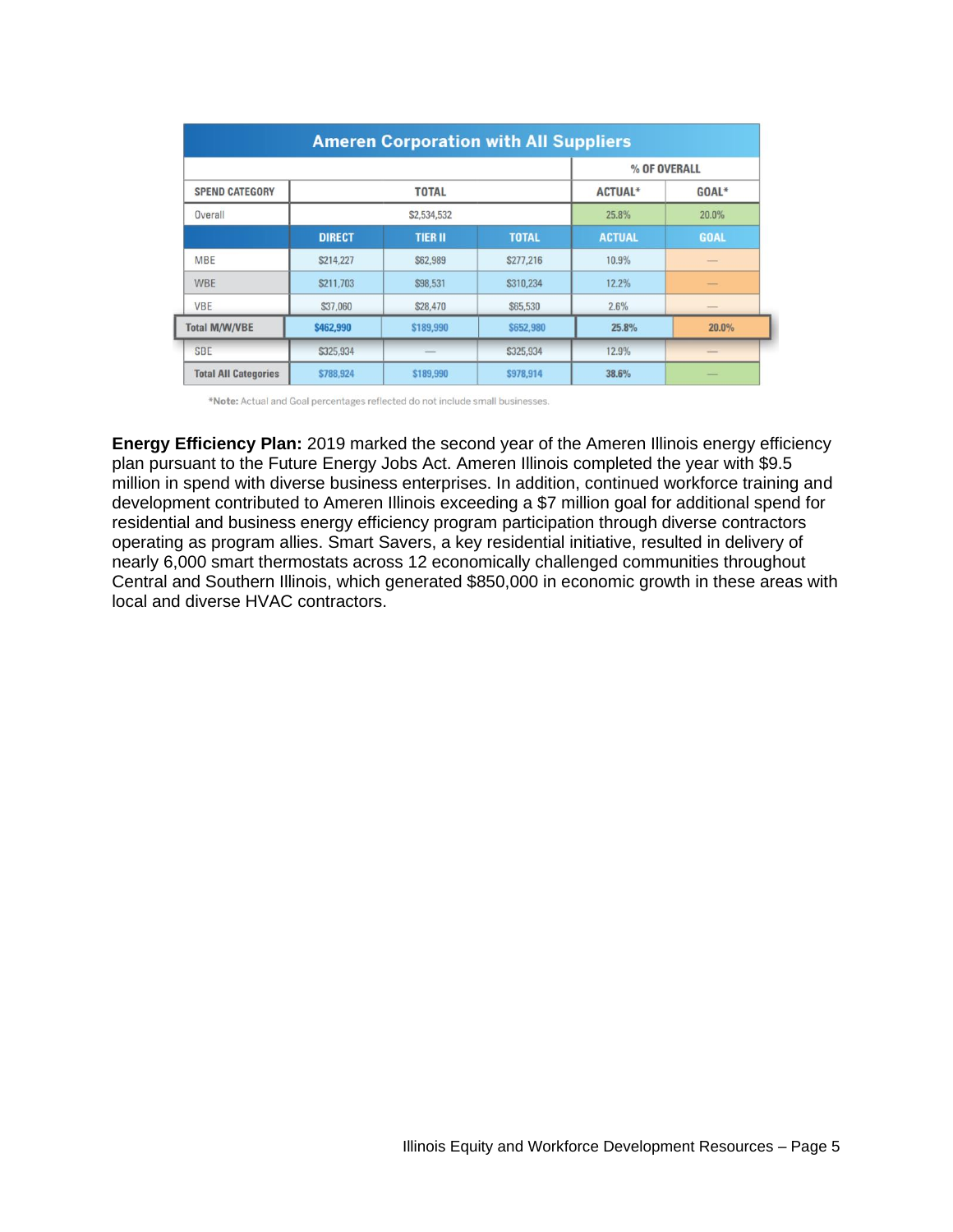### **Excerpts from ComEd 2019 Supplier Diversity Report**

In accordance with the Proposed Guidelines and Uniform Template for the Section 5-117 Report, this section highlights key metrics and results of the 2019 ComEd Diverse Business Empowerment Program.

The graphic [below] illustrates what ComEd's commitment to diversity-certified suppliers means to the Illinois economy and to the economic vitality of the communities in which we operate. This report demonstrates how the economic activity we generate benefits our employees, companies, cities, and towns throughout the state. Our continued commitment to diversitycertified supplier inclusion contributed to another year of positive growth in the company and in our communities.

# **ComEd DIVERSE SUPPLY CHAIN 2019 DASHBOARD**

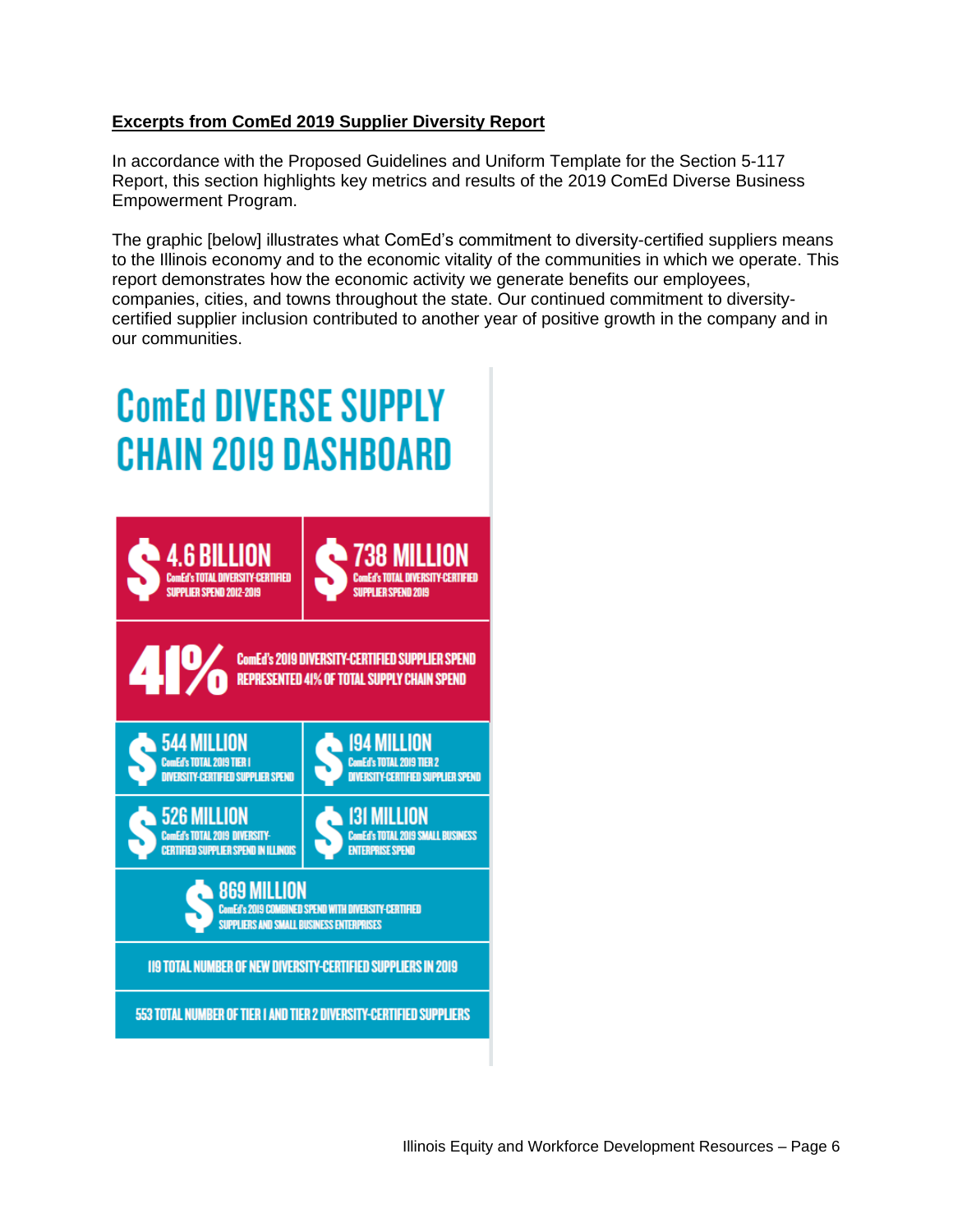**Energy Efficiency:** In 2019, ComEd set a goal of 39% of total supply chain spend with diversity-certified suppliers and a category-specific goal in Energy Efficiency of a 10% increase in annual expenditures with diversity-certified suppliers. It was the most challenging spend goal in the company's history and ComEd exceeded it by spending 41% of total supply chain and realizing an 18% increase in Energy Efficiency with diversity-certified suppliers. Diversitycertified supplier spend totaled \$738 million, or 41 percent of our total procurement base of \$1.79 billion in 2019.

The chart [below] reflects ComEd's spend over the past four years— segmented by Tier 1 prime suppliers and Tier 2 subcontractors.



## ComEd TIFR LAND TIFR 2 **DIVERSITY-CERTIFIED SUPPLIER SPEND**

ComEd prioritizes and partners with Illinois-based diversity-certified businesses. ComEd recognizes that growing local and diverse businesses contributes greatly to Illinois' economic growth. In 2019, ComEd spent \$526 million with Illinois-based diversity-certified suppliers, which represented more than 71 percent of total spend with diverse suppliers. Approximately 74 percent (or \$404 million) of ComEd's Tier 1 spend in 2019 was with Illinois-based diversitycertified suppliers.

The ComEd Energy Efficiency Program consists of Future Energy Jobs Act (FEJA) commissioned customer offerings designed to reduce energy use in the Residential, Small Business, Commercial, Industrial, Public Sector, and Income Eligible markets. Through education, marketing, and outreach services, implemented in part by contracted suppliers, customers are informed of program offerings to help drive energy savings and lower their energy bills. Energy efficiency offerings include instant discounts, rebates, home and facility assessments, technical services, whole-building solutions, and more.

In 2019, to deepen its commitment and focus on diversity-certified supplier inclusion, ComEd Energy Efficiency established a specific category goal to spend \$28.6 million in annual expenditures with diversity-certified suppliers which is a 10% increase from 2018. This is the first time in ComEd's history this new, targeted, category-specific approach has been developed and communicated to internal and external stakeholders. With an increased focus on this goal, ComEd Energy Efficiency spent \$31.09 million with diversity-certified suppliers which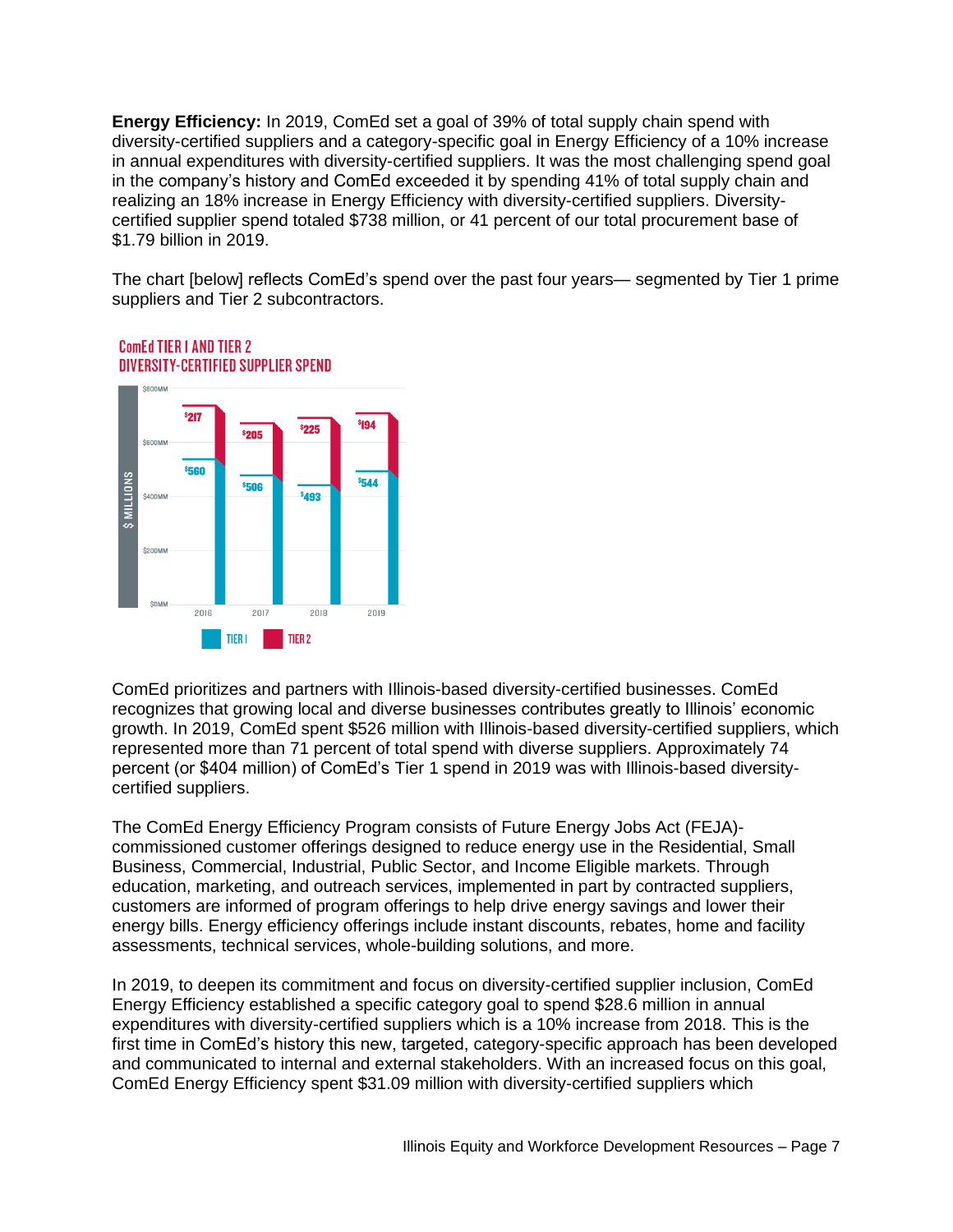exceeded the goal by an additional 9%. This spend alone represents a year-over-year increase of 18%. In addition, ComEd Energy Efficiency identified and awarded contracts to two new Tier 1 diversity-certified suppliers for 2020 programs.

In 2020, ComEd Energy Efficiency is continuing to focus on growing diversity-certified suppliers as well as continuing to prioritize workforce development to grow jobs and provide a conduit for local communication and services within our communities. Through a successful 2019 pilot, ComEd Energy Efficiency launched an Energy Efficiency Diverse Incubator Program on February 4, 2020. This program is designed to educate and train diverse contractors.

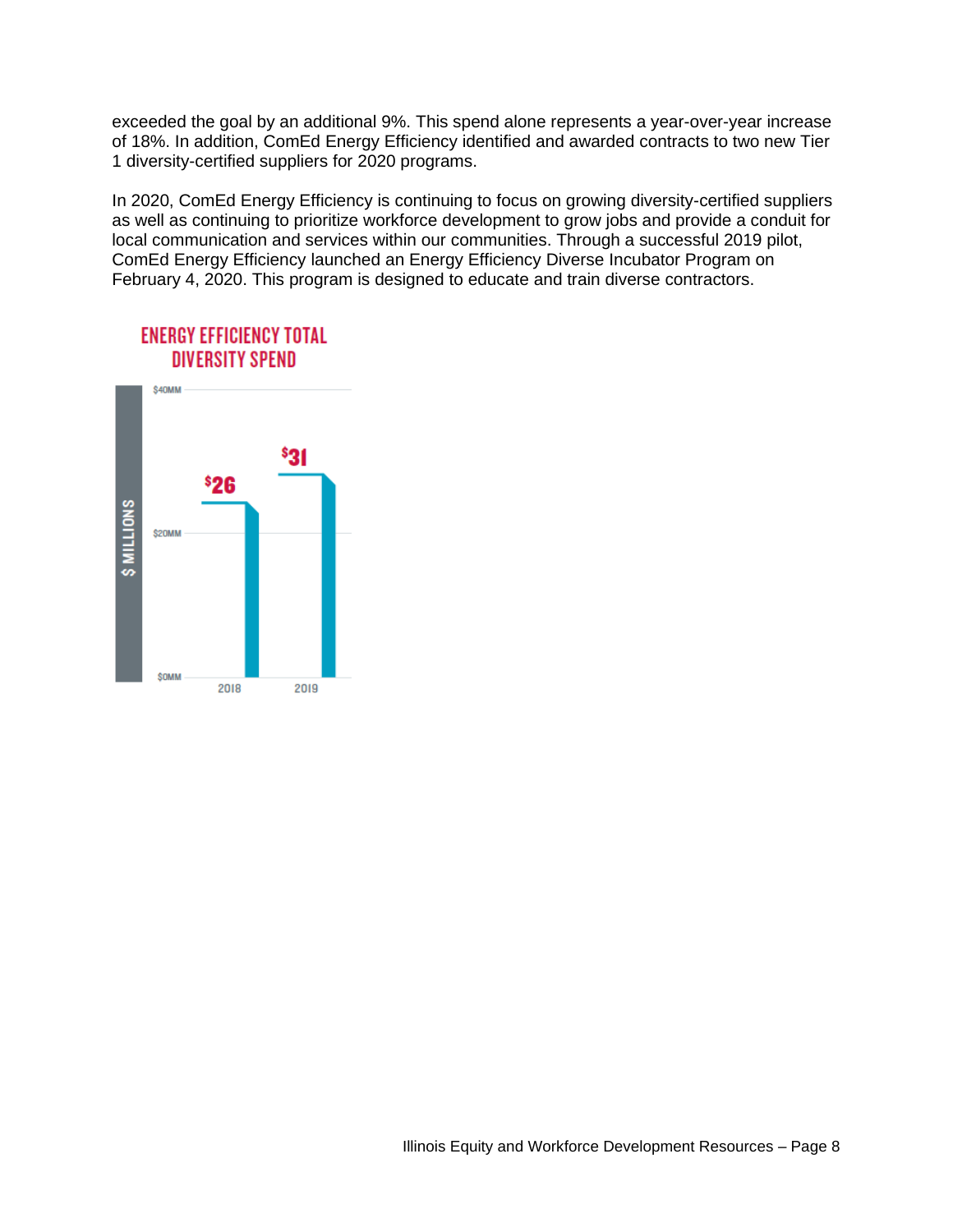## **Excerpts from Nicor Gas 2019 Supplier Diversity Report**

In 2019, we achieved nearly \$462 million in minority-, woman- and veteran-owned spend, which represents 47% of the Company's sourceable spend. This is an approximate 34% increase over 2018. We believe the accomplishments achieved in 2019 is a direct reflection of our commitment to supplier diversity as a corporate value.



Professional Services Spend by Classification and Category:

- Over the past few years, we recognized that our engagement with diverse businesses in the professional services category was an area where we have experienced some challenges. In 2019, we were very intentional in our efforts to engage with diverse businesses in this category and focused on identifying potential opportunities particularly in legal services.
- Our overall spend with IL-based MWVBEs was 29.3%. Additionally, we had a 14.2% year-over-year increase in MWVBE spend for Professional Services, with a 22% increase in Professional Services spend with MBEs from the prior year.

Energy Efficiency Consumer Energy Programs (in \$ thousands):

- $MBE = $761$
- $WBE = $14.271$
- $\bullet$  VBE = \$0
- *Total = \$15,648*

The Nicor Gas Energy Efficiency Program actively engages diverse businesses in program design, implementation and support activities, and identifies opportunities to assist and leverage the Company's Supplier Diversity resources to enhance utilization and success of diverse businesses.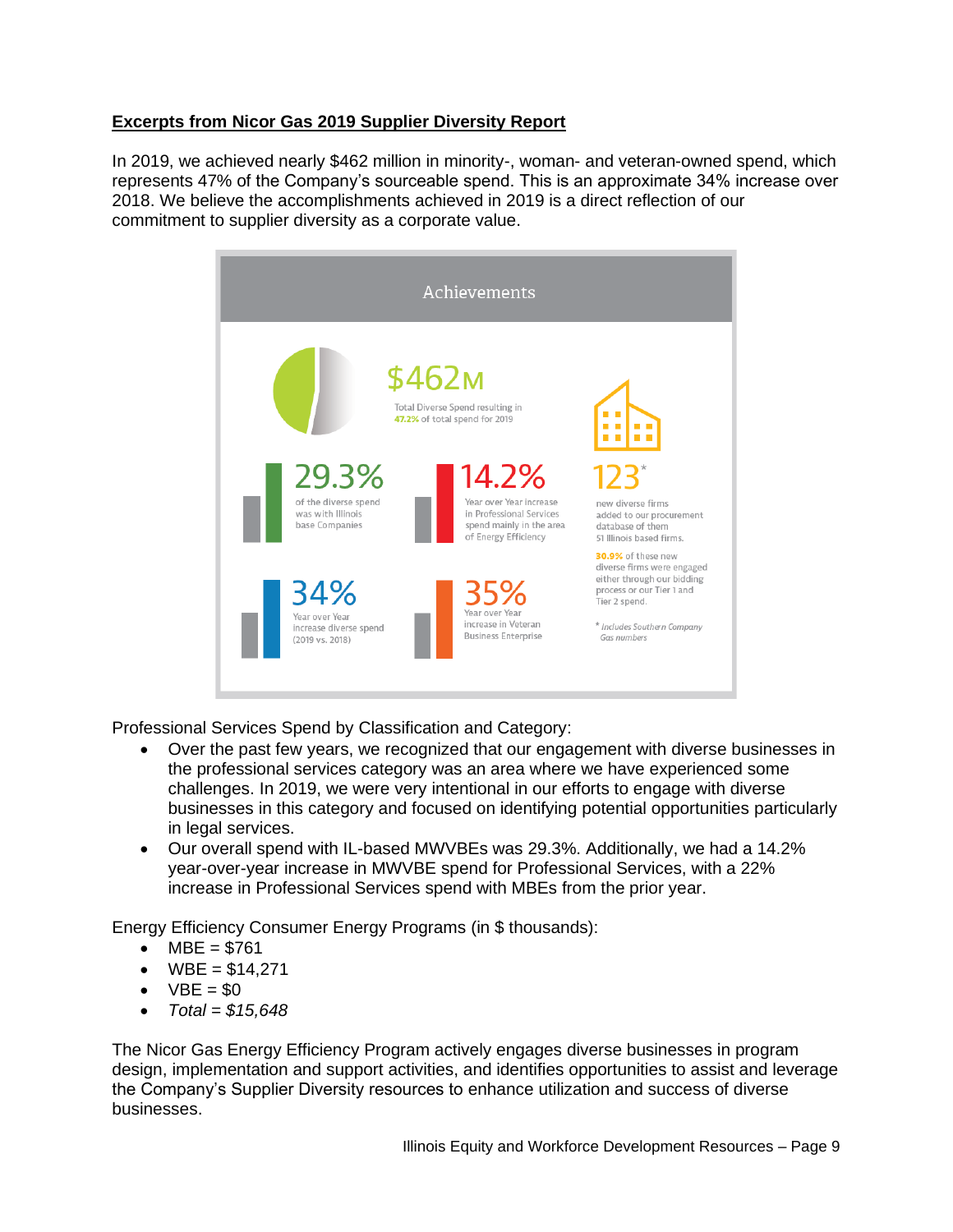Diverse spend, as a percentage of total eligible spend within the Nicor Gas Energy Efficiency Program, continues to grow thanks to the number of relationships we have with diverse vendors.

In 2019, the total eligible spend paid to product and service providers was \$26.6 million, of which \$16.4 million was spent with Direct and Tier 2 diverse suppliers.

#### **Excerpts from Peoples Gas & North Shore Gas 2019 Supplier Diversity Report**

The Peoples Gas and North Shore Gas Supplier Diversity program continued to expand opportunities for diverse businesses in 2019. Overall spending on diverse suppliers represented nearly 24% of total procurement, the highest percentage of overall spending in the history of the program.